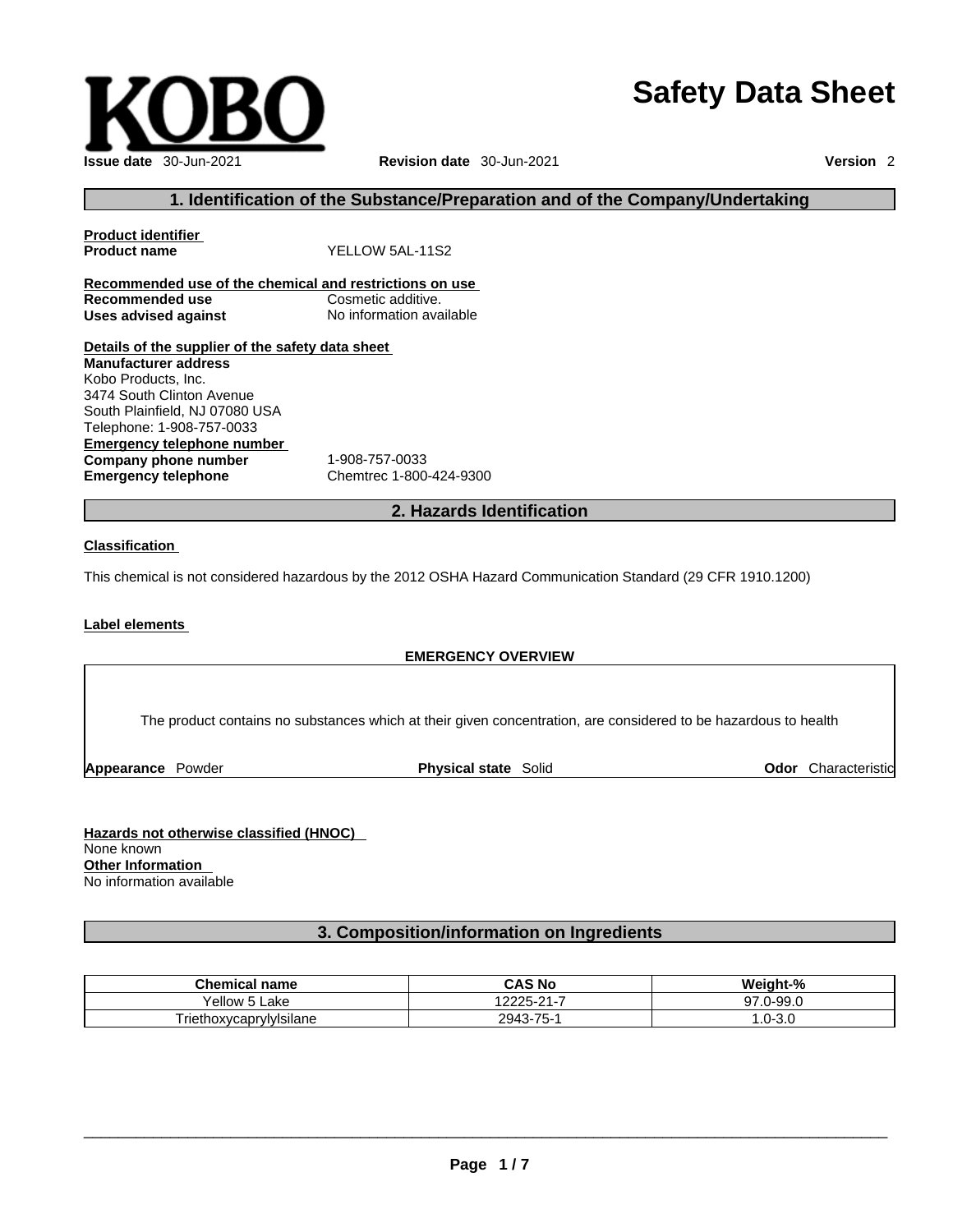## **4. First aid measures**

| <b>First aid measures</b>                                                  |                                                                                                                                    |  |  |
|----------------------------------------------------------------------------|------------------------------------------------------------------------------------------------------------------------------------|--|--|
| <b>General advice</b>                                                      | If symptoms persist, call a physician.                                                                                             |  |  |
| Eye contact                                                                | Rinse immediately with plenty of water, also under the eyelids, for at least 15 minutes. If<br>symptoms persist, call a physician. |  |  |
| <b>Skin contact</b>                                                        | Wash off immediately with soap and plenty of water while removing all contaminated<br>clothes and shoes.                           |  |  |
| <b>Inhalation</b>                                                          | Remove to fresh air. If breathing is irregular or stopped, administer artificial respiration.                                      |  |  |
| Ingestion                                                                  | If swallowed, do not induce vomiting: seek medical advice immediately and show this<br>container or label.                         |  |  |
| Self-protection of the first aider                                         | Use personal protective equipment as required.                                                                                     |  |  |
| Most important symptoms and effects, both acute and delayed                |                                                                                                                                    |  |  |
| <b>Symptoms</b>                                                            | No known effects under normal use conditions.                                                                                      |  |  |
| Indication of any immediate medical attention and special treatment needed |                                                                                                                                    |  |  |
| Note to physicians                                                         | Effects of exposure (inhalation, ingestion or skin contact) to substance may be delayed.                                           |  |  |

## **5. Fire-fighting measures**

#### **Suitable extinguishing media**

Use extinguishing measures that are appropriate to local circumstances and the surrounding environment.

**Unsuitable extinguishing media** No information available.

## **Specific hazards arising from the chemical**

None in particular.

**Explosion data Sensitivity to mechanical impact** None. **Sensitivity to static discharge** None.

## **Protective equipment and precautions for firefighters**

Use personal protective equipment as required.

## **6. Accidental release measures**

## **Personal precautions, protective equipment and emergency procedures**

**Personal precautions** Use personal protective equipment as required.Avoid contact with eyes. Wash thoroughly after handling. **For emergency responders** Use personal protective equipment as required. **Environmental precautions** Collect spillage. Do not allow into any sewer, on the ground or into any body of water. **Methods and material for containment and cleaning up**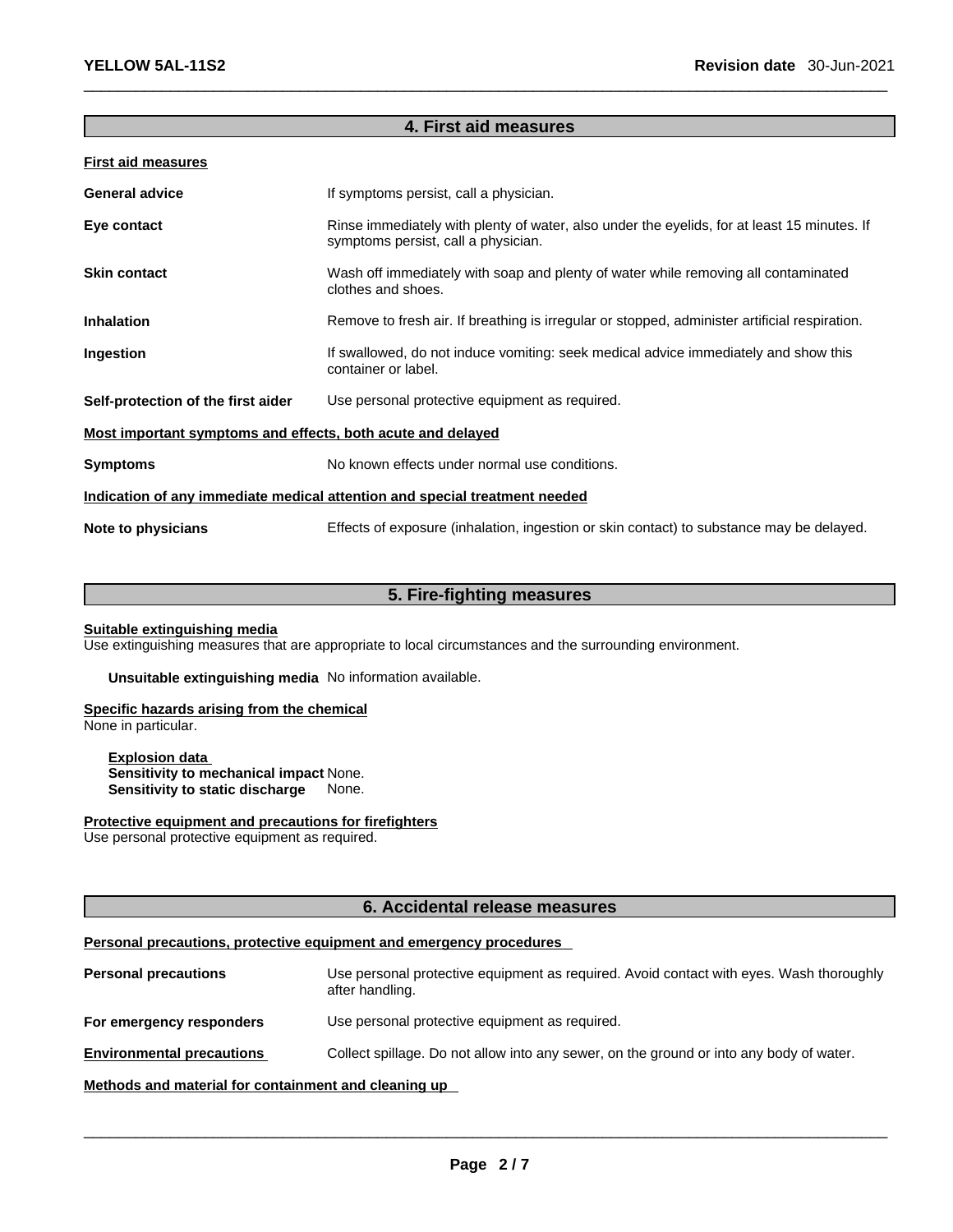| Prevent further leakage or spillage if safe to do so.                                |
|--------------------------------------------------------------------------------------|
| Avoid creating dust. Sweep up and shovel into suitable containers for disposal.      |
| Clean contaminated objects and areas thoroughly observing environmental regulations. |
|                                                                                      |

## **7. Handling and Storage**

| <b>Precautions for safe handling</b> |  |
|--------------------------------------|--|
|--------------------------------------|--|

## **Advice on safe handling** Use only in well-ventilated areas. Avoid contact with eyes. Use personal protective equipment as required.

## **Conditions for safe storage, including any incompatibilities**

| <b>Storage conditions</b> | Keep container tightly closed in a dry and well-ventilated place. Store at ambient conditions. |
|---------------------------|------------------------------------------------------------------------------------------------|
| Incompatible materials    | Strong oxidizing agents. Strong acids.                                                         |

## **8. Exposure Controls/Personal Protection**

| <b>Control parameters</b>             |                                                                                                                    |
|---------------------------------------|--------------------------------------------------------------------------------------------------------------------|
| <b>Exposure guidelines</b>            | Not applicable.                                                                                                    |
| Appropriate engineering controls      |                                                                                                                    |
| <b>Engineering controls</b>           | Ensure adequate ventilation, especially in confined areas.                                                         |
|                                       | Individual protection measures, such as personal protective equipment                                              |
| <b>Eye/face protection</b>            | Wear safety glasses with side shields (or goggles).                                                                |
| Skin and body protection              | Wear protective gloves and protective clothing.                                                                    |
| <b>Respiratory protection</b>         | In case of insufficient ventilation, wear suitable respiratory equipment.                                          |
| <b>General hygiene considerations</b> | Handle in accordance with good industrial hygiene and safety practice. Wash contaminated<br>clothing before reuse. |

## **9. Physical and Chemical Properties**

## **Information on basic physical and chemical properties**

| <b>Physical state</b><br>Appearance<br>Color                                                                                                                                                                                                                | Solid<br>Powder<br>Yellow | Odor<br><b>Odor threshold</b>                                                                                                                                                                                                                    | Characteristic<br>No information available |
|-------------------------------------------------------------------------------------------------------------------------------------------------------------------------------------------------------------------------------------------------------------|---------------------------|--------------------------------------------------------------------------------------------------------------------------------------------------------------------------------------------------------------------------------------------------|--------------------------------------------|
| <b>Property</b><br>рH<br>Melting point / freezing point<br>Boiling point / boiling range<br><b>Flash point</b><br><b>Evaporation rate</b><br>Flammability (solid, gas)<br>Flammability limit in air<br>Upper flammability limit<br>Lower flammability limit | <b>Values</b>             | Remarks • Method<br>No information available<br>No information available<br>No information available<br>No information available<br>No information available<br>No information available<br>No information available<br>No information available |                                            |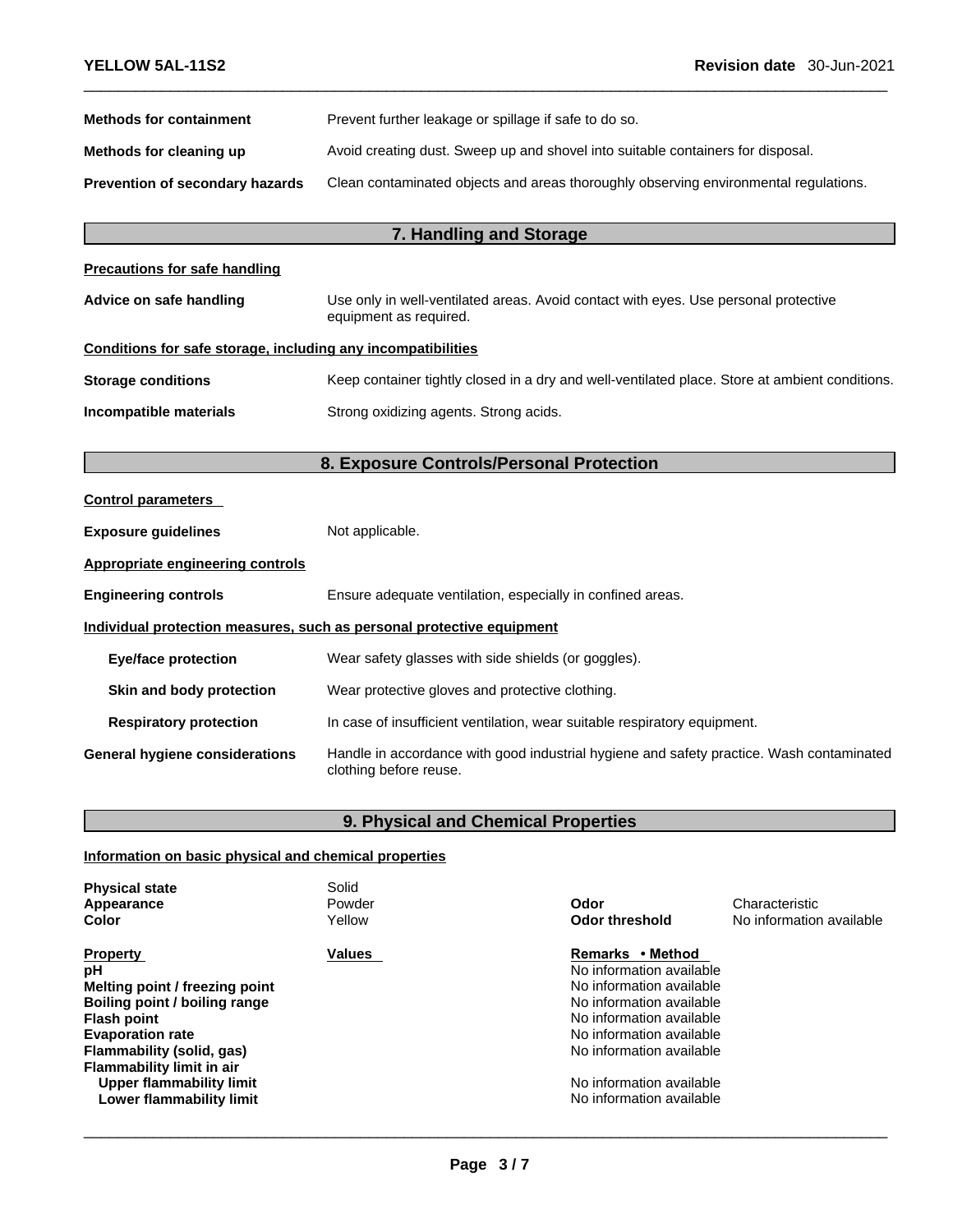| Vapor pressure<br><b>Vapor density</b><br><b>Specific gravity</b><br><b>Water solubility</b><br>Solubility in other solvents<br><b>Partition coefficient</b><br><b>Autoignition temperature</b><br><b>Hyphen</b><br><b>Kinematic viscosity</b><br><b>Dynamic viscosity</b><br><b>Explosive properties</b><br><b>Oxidizing properties</b> | Insoluble in water                                                                                                                       | No information available<br>No information available<br>No information available<br>No information available<br>No information available<br>No information available<br>No information available<br>No information available<br>No information available<br>No information available<br>No information available |
|------------------------------------------------------------------------------------------------------------------------------------------------------------------------------------------------------------------------------------------------------------------------------------------------------------------------------------------|------------------------------------------------------------------------------------------------------------------------------------------|------------------------------------------------------------------------------------------------------------------------------------------------------------------------------------------------------------------------------------------------------------------------------------------------------------------|
| <b>Other Information</b>                                                                                                                                                                                                                                                                                                                 |                                                                                                                                          |                                                                                                                                                                                                                                                                                                                  |
| Softening point<br><b>Molecular weight</b><br><b>VOC Content (%)</b><br><b>Density</b><br><b>Bulk density</b>                                                                                                                                                                                                                            | No information available<br>No information available<br>No information available<br>No information available<br>No information available |                                                                                                                                                                                                                                                                                                                  |
|                                                                                                                                                                                                                                                                                                                                          | 10. Stability and Reactivity                                                                                                             |                                                                                                                                                                                                                                                                                                                  |

## **Reactivity**

No data available

## **Chemical stability**

Stable under normal conditions.

#### **Possibility of hazardous reactions**

None under normal processing.

**Hazardous polymerization** Hazardous polymerization does not occur.

**Conditions to avoid** None known.

#### **Incompatible materials** Strong oxidizing agents. Strong acids.

## **Hazardous decomposition products**

None under normal use conditions.

## **11. Toxicological Information**

## **Information on likely routes of exposure**

## **Product information**

| <b>Inhalation</b>   | No data available. |
|---------------------|--------------------|
| Eye contact         | No data available. |
| <b>Skin contact</b> | No data available. |
| Ingestion           | No data available. |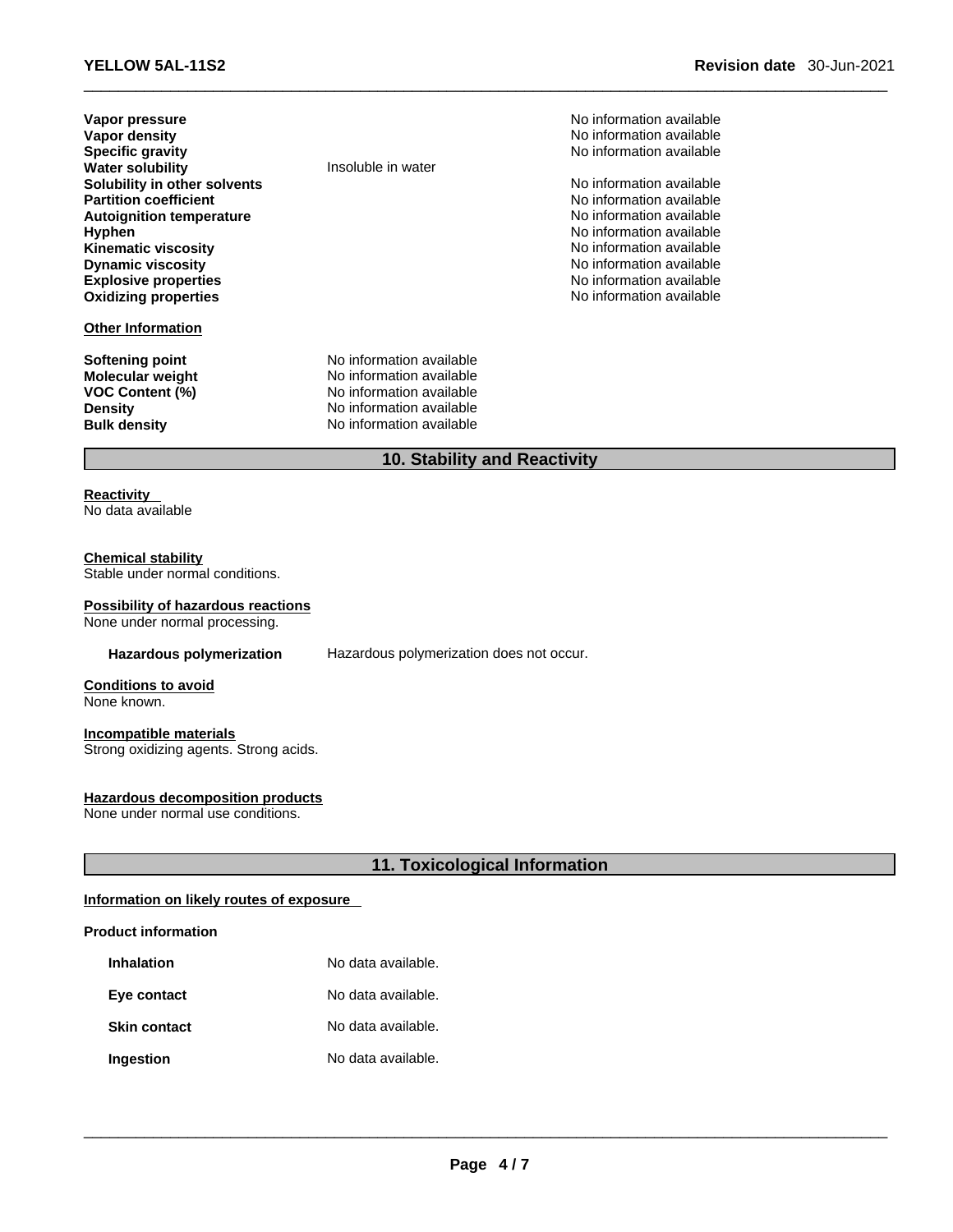## **Component Information**

| <b>Chemical name</b>    | Oral LD50                 | <b>Dermal LD50</b>         | <b>Inhalation LC50</b>  |
|-------------------------|---------------------------|----------------------------|-------------------------|
| Triethoxycaprylylsilane | Rat<br>$= 10060 \mu L/kg$ | Rabbit<br>= 6730 mg/kg ( " | > 22 ppm<br>′ Rat ) 4 h |
|                         |                           | > 8000 mg/kg (Rabbit)      |                         |

#### **Symptoms related to the physical, chemical and toxicological characteristics**

**Symptoms** No information available.

## **Delayed and immediate effects as well as chronic effects from short and long-term exposure**

| <b>Skin corrosion/irritation</b><br>Serious eye damage/eye irritation<br><b>Irritation</b><br><b>Corrosivity</b> | No information available.<br>No information available.<br>No information available.<br>No information available. |
|------------------------------------------------------------------------------------------------------------------|------------------------------------------------------------------------------------------------------------------|
| <b>Sensitization</b>                                                                                             | No information available.                                                                                        |
| <b>Germ cell mutagenicity</b>                                                                                    | No information available.                                                                                        |
| Carcinogenicity                                                                                                  | This product does not contain any carcinogens or potential carcinogens as listed by OSHA,<br>IARC or NTP.        |
| <b>Reproductive toxicity</b>                                                                                     | No information available.                                                                                        |
| Developmental toxicity                                                                                           | No information available.                                                                                        |
| Teratogenicity                                                                                                   | No information available.                                                                                        |
| <b>STOT - single exposure</b>                                                                                    | No information available.                                                                                        |
| <b>STOT - repeated exposure</b>                                                                                  | No information available.                                                                                        |
| <b>Aspiration hazard</b>                                                                                         | No information available.                                                                                        |

## **12. Ecological Information**

## **Ecotoxicity**

| <b>Chemical name</b>    | Algae/aguatic plants | Fish                            | Crustacea |
|-------------------------|----------------------|---------------------------------|-----------|
| Triethoxycaprylylsilane |                      | 0.055: 96 h Oncorhynchus mykiss |           |
|                         |                      | mg/L LC50 flow-through          |           |

## **Persistence and degradability**

No information available.

#### **Bioaccumulation**

No information available.

**Other adverse effects** No information available

## **13. Disposal Considerations**

|--|

| <b>Disposal of wastes</b>     | Disposal should be in accordance with applicable regional, national and local laws and<br>regulations. |
|-------------------------------|--------------------------------------------------------------------------------------------------------|
| <b>Contaminated packaging</b> | Disposal should be in accordance with applicable regional, national and local laws and                 |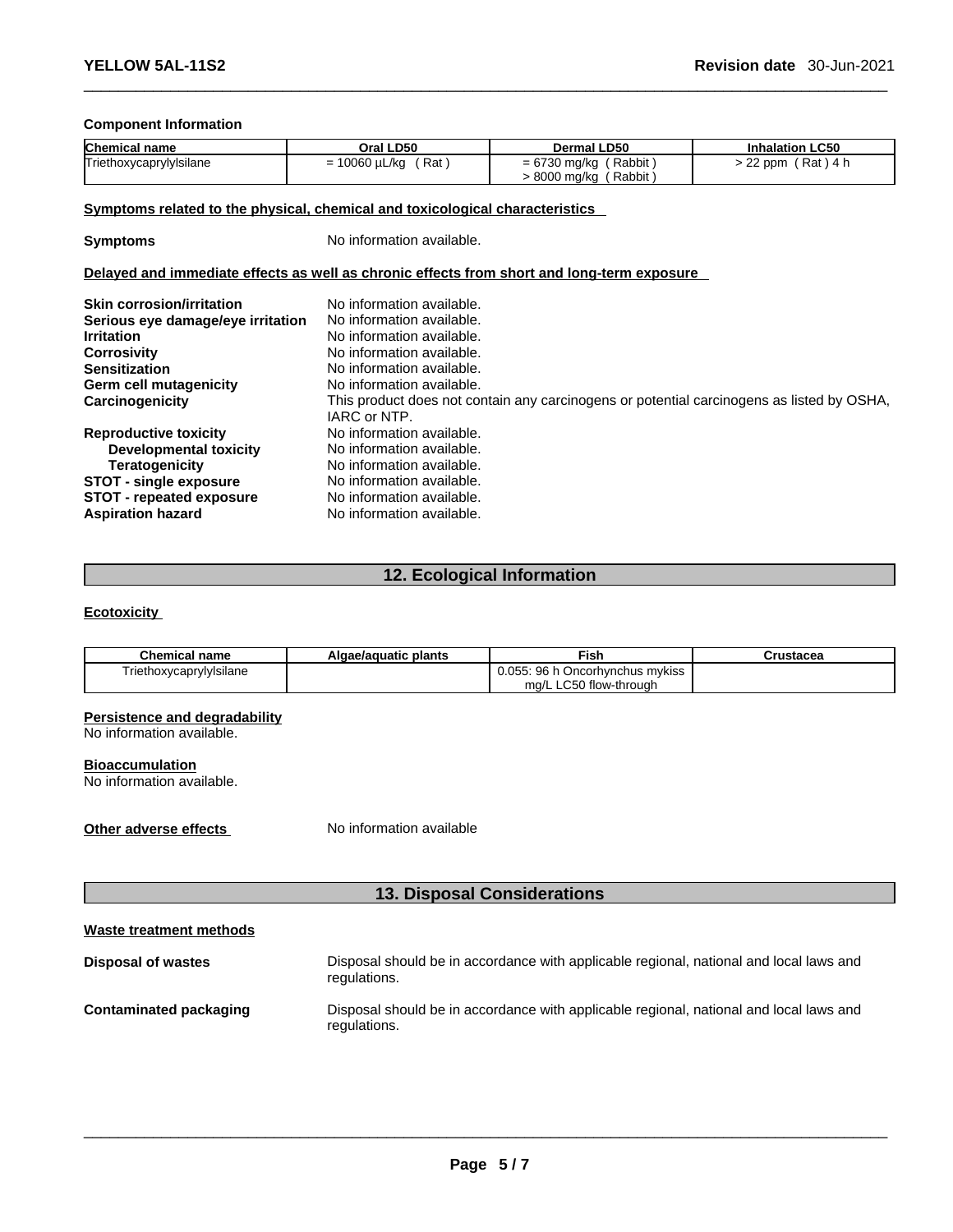## **14. Transport Information**

| Not regulated |
|---------------|
| Not regulated |
| Not regulated |
| Not regulated |
| Not regulated |
| Not regulated |
|               |

## **15. Regulatory information**

| <b>International Inventories</b> |          |
|----------------------------------|----------|
| TSCA                             | Complies |
| <b>DSL/NDSL</b>                  | Complies |
| <b>EINECS/ELINCS</b>             | Complies |
| ENCS                             | Complies |
| IECSC                            | Complies |
| KECL                             | Complies |
| <b>PICCS</b>                     | Complies |
| AICS                             | Complies |

 **Legend:** 

**TSCA** - United States Toxic Substances Control Act Section 8(b) Inventory

**DSL/NDSL** - Canadian Domestic Substances List/Non-Domestic Substances List

 **EINECS/ELINCS** - European Inventory of Existing Chemical Substances/European List of Notified Chemical Substances

**ENCS** - Japan Existing and New Chemical Substances

**IECSC** - China Inventory of Existing Chemical Substances

**KECL** - Korean Existing and Evaluated Chemical Substances

**PICCS** - Philippines Inventory of Chemicals and Chemical Substances

**AICS** - Australian Inventory of Chemical Substances

## **US Federal Regulations**

## **SARA 313**

Section 313 of Title III of the Superfund Amendments and Reauthorization Act of 1986 (SARA). This product does not contain any chemicals which are subject to the reporting requirements of the Act and Title 40 of the Code of Federal Regulations, Part 372

## **SARA 311/312 Hazard Categories**

| Acute health hazard               | <b>No</b> |
|-----------------------------------|-----------|
| <b>Chronic Health Hazard</b>      | Nο        |
| Fire hazard                       | N٥        |
| Sudden release of pressure hazard | No.       |
| <b>Reactive Hazard</b>            | No        |

#### **CWA** (Clean Water Act)

This product does not contain any substances regulated as pollutants pursuant to the Clean Water Act (40 CFR 122.21 and 40 CFR 122.42)

#### **CERCLA**

This material, as supplied, does not contain any substances regulated as hazardous substances under the Comprehensive Environmental Response Compensation and Liability Act (CERCLA) (40 CFR 302) or the Superfund Amendments and Reauthorization Act (SARA) (40 CFR 355). There may be specific reporting requirements at the local, regional, or state level pertaining to releases of this material